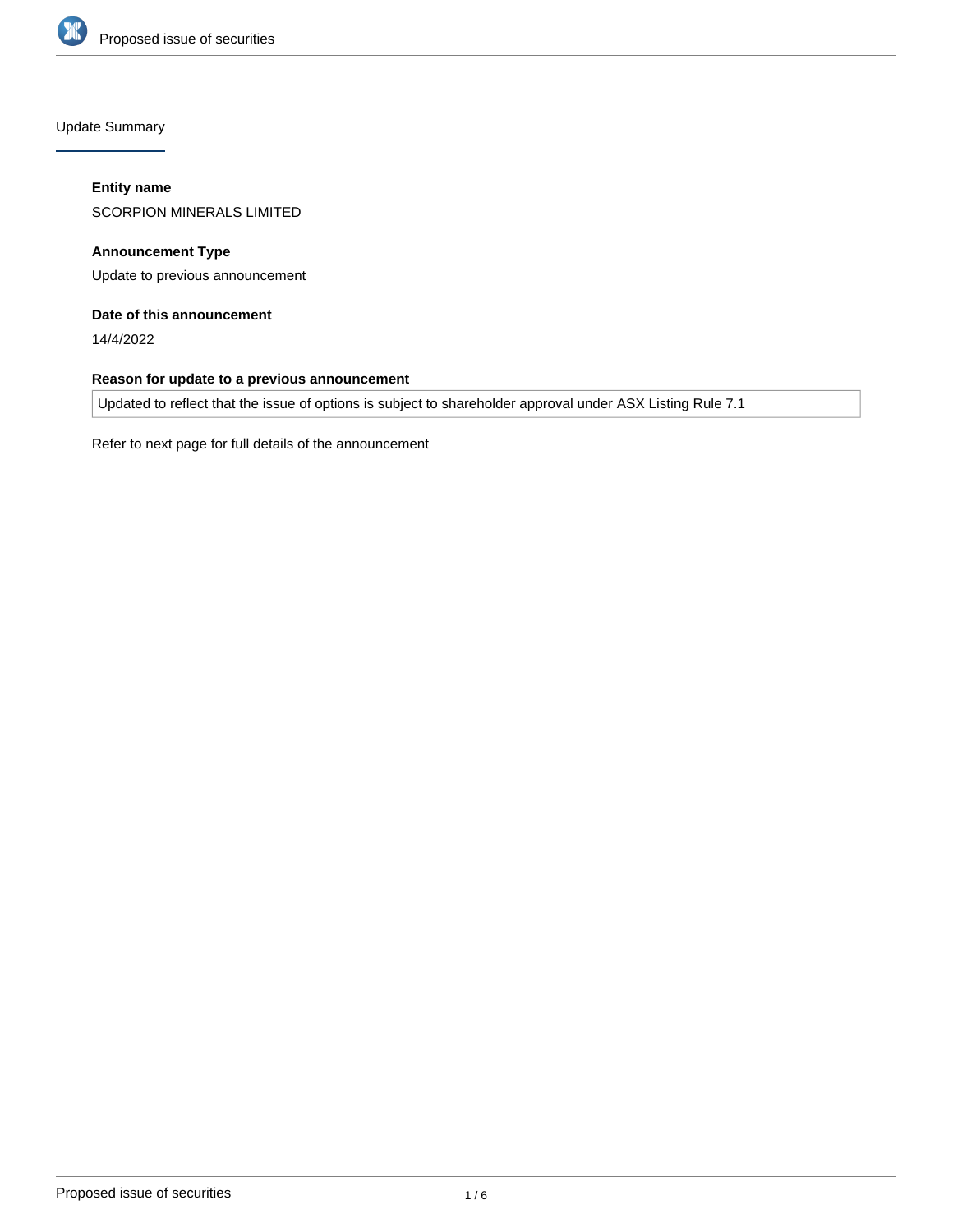

### Part 1 - Entity and announcement details

# **1.1 Name of +Entity**

# SCORPION MINERALS LIMITED

We (the entity named above) give ASX the following information about a proposed issue of +securities and, if ASX agrees to +quote any of the +securities (including any rights) on a +deferred settlement basis, we agree to the matters set out in Appendix 3B of the ASX Listing Rules.

If the +securities are being offered under a +disclosure document or +PDS and are intended to be quoted on ASX, we also apply for quotation of all of the +securities that may be issued under the +disclosure document or +PDS on the terms set out in Appendix 2A of the ASX Listing Rules (on the understanding that once the final number of +securities issued under the +disclosure document or +PDS is known, in accordance with Listing Rule 3.10.3C, we will complete and lodge with ASX an Appendix 2A online form notifying ASX of their issue and applying for their quotation).

### **1.2 Registered Number Type**

# **Registration Number**

ABN

69008896311

**1.3 ASX issuer code**

**SCN** 

### **1.4 The announcement is**

Update/amendment to previous announcement

## **1.4a Reason for update to a previous announcement**

Updated to reflect that the issue of options is subject to shareholder approval under ASX Listing Rule 7.1

# **1.4b Date of previous announcement to this update**

13/4/2022

# **1.5 Date of this announcement**

14/4/2022

**1.6 The Proposed issue is:**

 $\mathfrak{C}$  A placement or other type of issue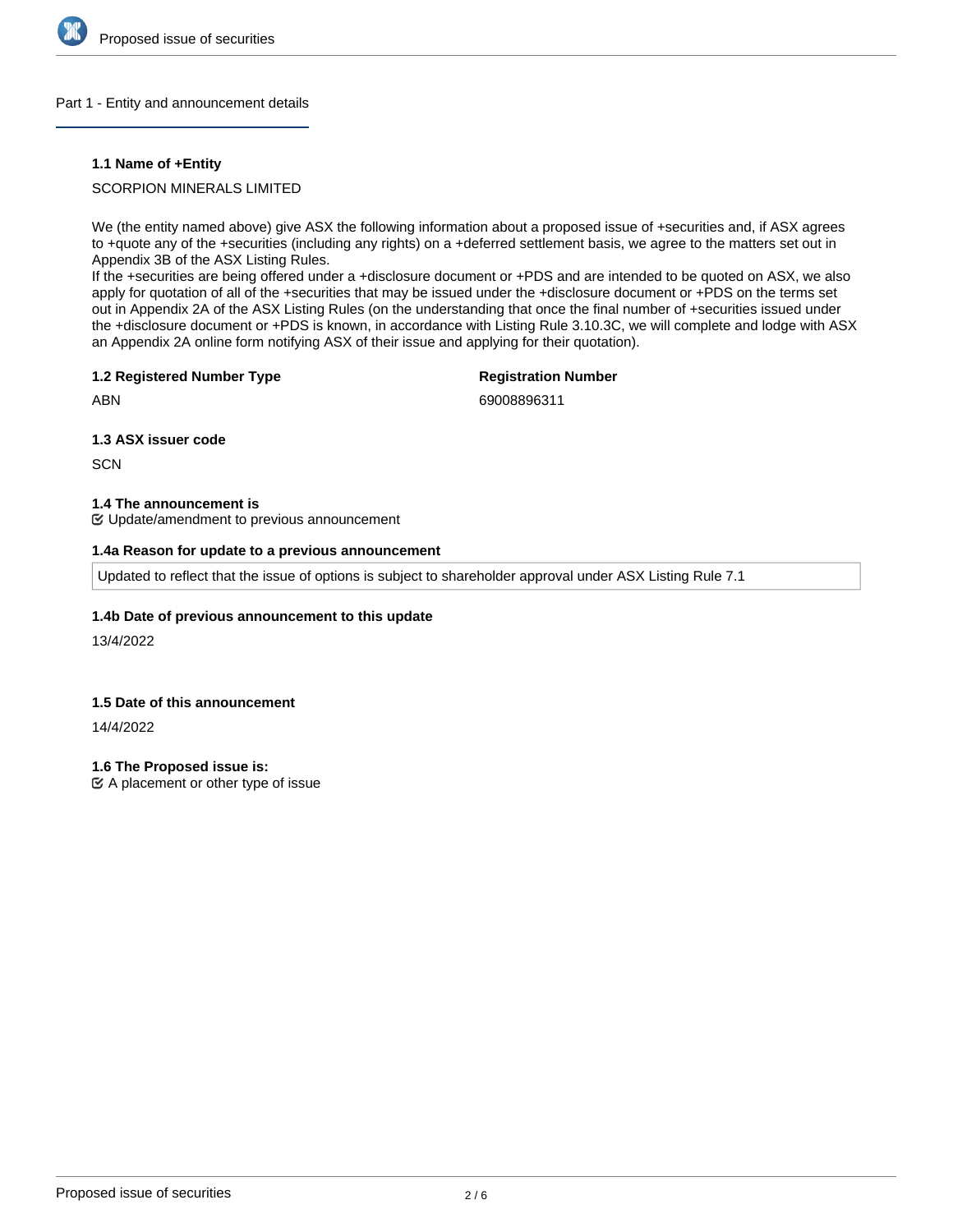

Part 7 - Details of proposed placement or other issue

Part 7A - Conditions

**7A.1 Do any external approvals need to be obtained or other conditions satisfied before the placement or other type of issue can proceed on an unconditional basis?** Yes

7A.1a Conditions

**Approval/Condition** +Security holder approval **Date for determination** 25/5/2022

**Is the date estimated or actual?** Estimated

**\*\* Approval received/condition met?**

#### **Comments**

The issue of options is subject to shareholder approval under ASX Listing Rule 7.1

Part 7B - Issue details

**Is the proposed security a 'New class' (+securities in a class that is not yet quoted or recorded by ASX) or an 'Existing class' (additional securities in a class that is already quoted or recorded by ASX)?** No New class

**Will the proposed issue of this +security include an offer of attaching +securities?**

Details of +securities proposed to be issued

**ISIN Code (if Issuer is a foreign company and +securities are non CDIs)**

| Have you received confirmation from<br>ASX that the terms of the proposed<br>+securities are appropriate and<br>equitable under listing rule 6.1?<br>C⁄No | Will the entity be seeking quotation<br>of the 'new' class of +securities on<br>ASX?<br>$\alpha$ Yes |
|-----------------------------------------------------------------------------------------------------------------------------------------------------------|------------------------------------------------------------------------------------------------------|
| ASX +security code                                                                                                                                        | +Security description                                                                                |
| New class-code to be confirmed                                                                                                                            | 6,000,000 12c strike options with a duration of 24 months from issue                                 |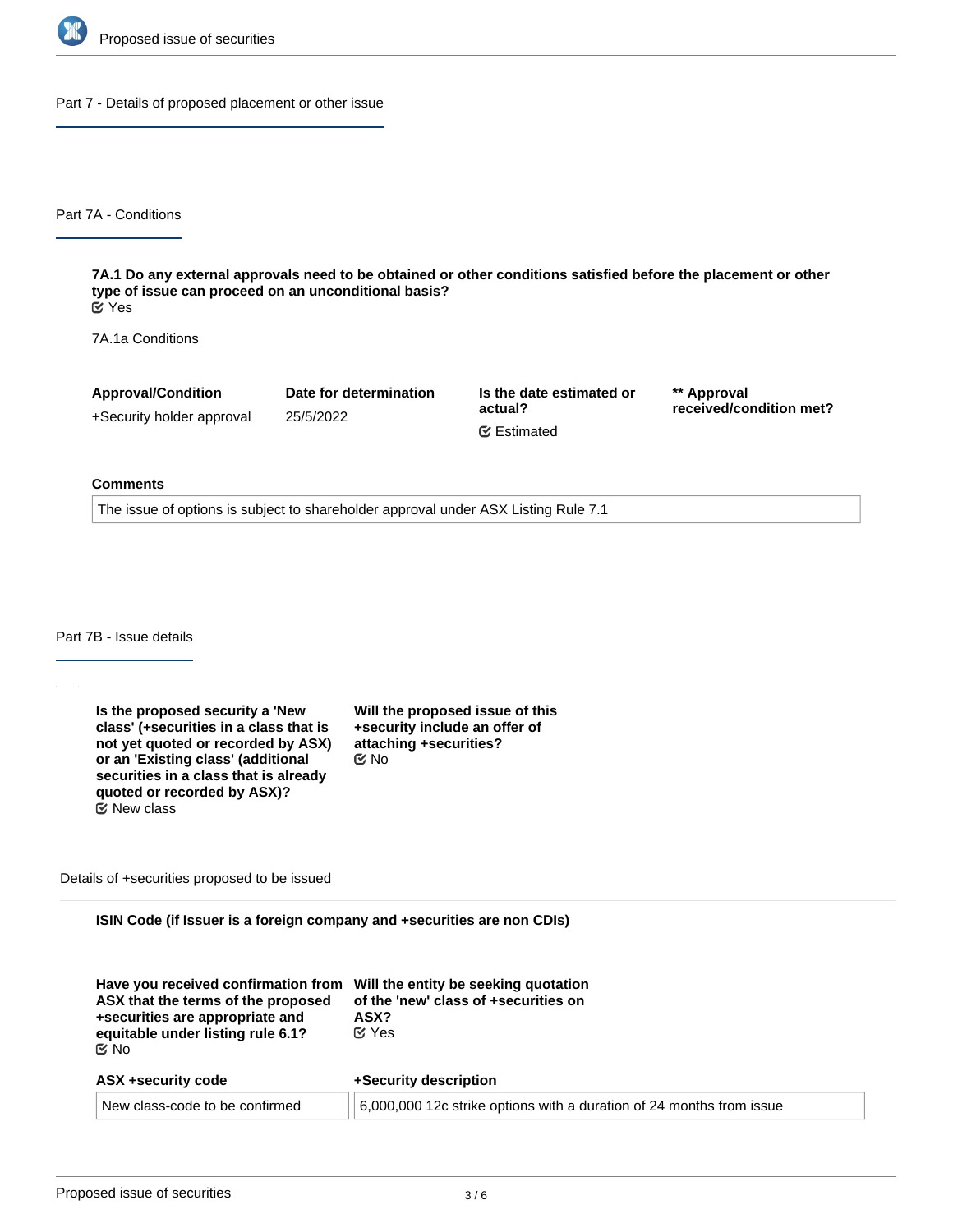

# **+Security type**

**Options** 

# **Number of +securities proposed to be issued**

6,000,000

# **Offer price details**

**Are the +securities proposed to be issued being issued for a cash consideration?** No

### **Please describe the consideration being provided for the +securities**

Lead manager services

# **Please provide an estimate of the AUD equivalent of the consideration being provided for the +securities**

120,000.000000

#### **Will all the +securities issued in this class rank equally in all respects from their issue date?** Yes

Options details

| +Security currency                                                              | <b>Exercise price</b> | <b>Expiry date</b> |  |
|---------------------------------------------------------------------------------|-----------------------|--------------------|--|
| AUD - Australian Dollar                                                         | AUD 0.1200            | 21/4/2024          |  |
|                                                                                 |                       |                    |  |
| Details of the type of +security that will be issued if the option is exercised |                       |                    |  |
| SCN: ORDINARY FULLY PAID                                                        |                       |                    |  |
|                                                                                 |                       |                    |  |
| Number of securities that will be issued if the option is exercised             |                       |                    |  |
| 6,000,000                                                                       |                       |                    |  |

**Please provide a URL link for a document lodged with ASX setting out the material terms of the +securities proposed to be issued or provide the information by separate announcement.**

Part 7C - Timetable

# **7C.1 Proposed +issue date**

27/5/2022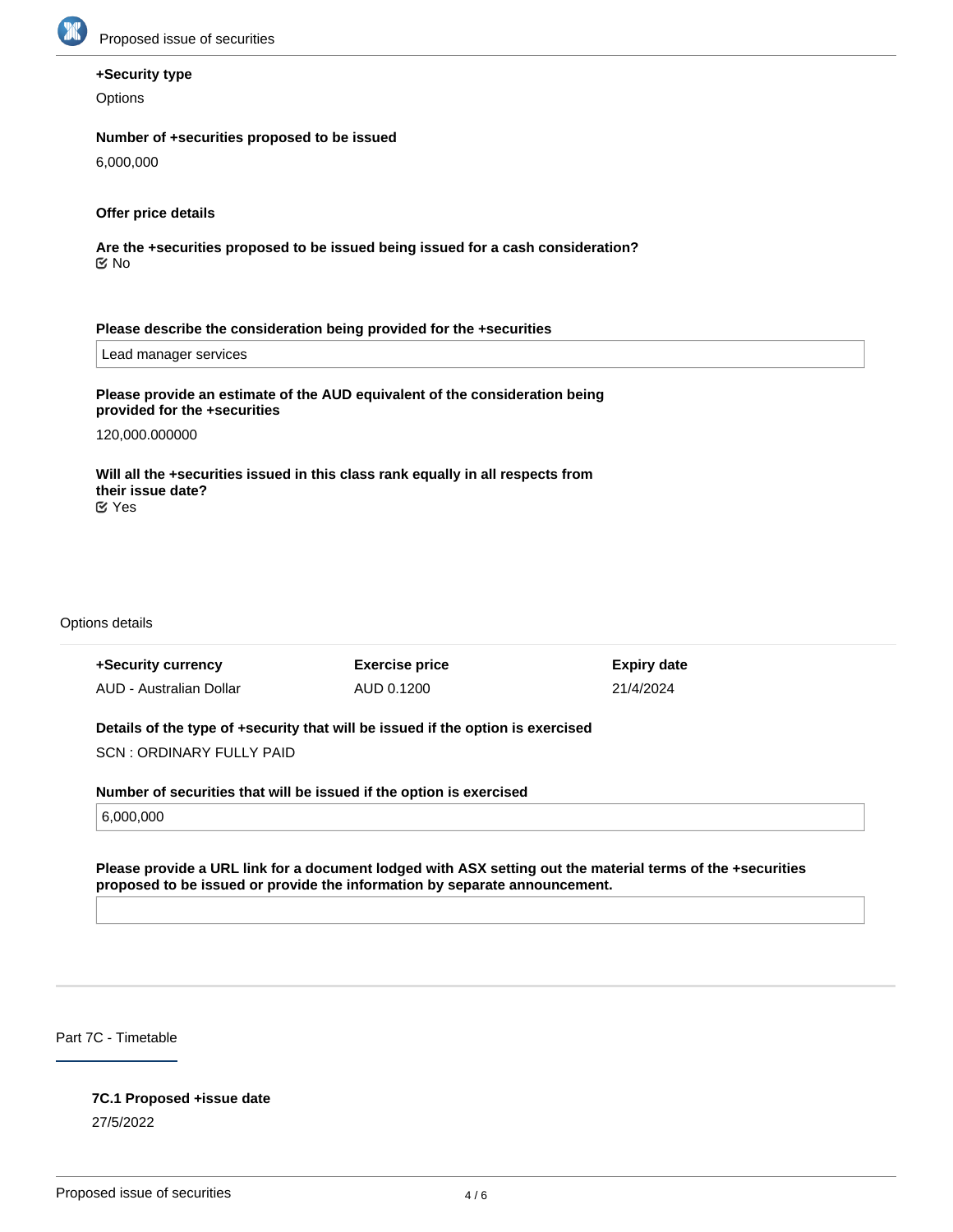

### Part 7D - Listing Rule requirements

**7D.1 Has the entity obtained, or is it obtaining, +security holder approval for the entire issue under listing rule 7.1?** Yes

**7D.1a Date of meeting or proposed meeting to approve the issue under listing rule 7.1**

25/5/2022

**7D.2 Is a party referred to in listing rule 10.11 participating in the proposed issue?** No

**7D.3 Will any of the +securities to be issued be +restricted securities for the purposes of the listing rules?** No

**7D.4 Will any of the +securities to be issued be subject to +voluntary escrow?** No

Part 7E - Fees and expenses

**7E.1 Will there be a lead manager or broker to the proposed issue?** Yes

**7E.1a Who is the lead manager/broker?**

Merchant Capital

**7E.1b What fee, commission or other consideration is payable to them for acting as lead manager/broker?**

6,000,000 12c strike options with a duration of 24 months from issue

**7E.2 Is the proposed issue to be underwritten?** No

**7E.4 Details of any other material fees or costs to be incurred by the entity in connection with the proposed issue** Nil

Part 7F - Further Information

**7F.01 The purpose(s) for which the entity is issuing the securities**

Lead manager services

**7F.1 Will the entity be changing its dividend/distribution policy if the proposed issue proceeds?**